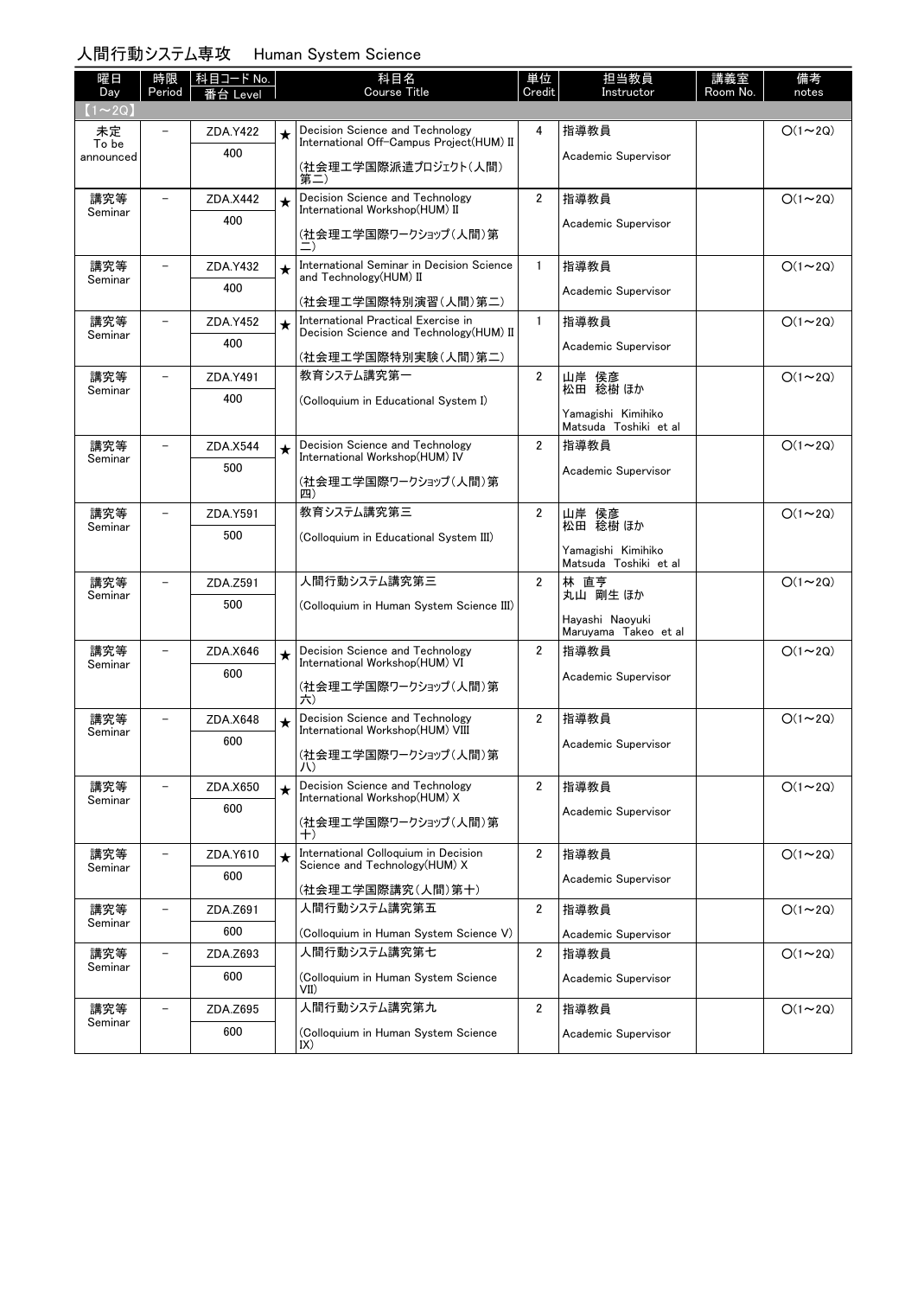### 価値システム専攻 Value and Decision Science

| 曜日<br>Day         | 時限                       | │科目コード No. |         | 科目名<br><b>Course Title</b>                                              | 単位<br>Credit            | 担当教員<br>Instructor                 | 講義室<br>Room No. | 備考<br>notes   |
|-------------------|--------------------------|------------|---------|-------------------------------------------------------------------------|-------------------------|------------------------------------|-----------------|---------------|
| $(1\sim 2Q)$      | Period                   | 番台 Level   |         |                                                                         |                         |                                    |                 |               |
| 集中講義              |                          | ZDB.I432   | $\star$ | Decision Science and Technology                                         | 4                       | 指導教員                               |                 | $O(1\sim 2Q)$ |
| 等<br>Intensive    |                          | 400        |         | International Off-Campus Project(VAL) II<br>(社会理工学国際派遣プロジェクト(価値)<br>第二) |                         | Academic Supervisor                |                 |               |
| 集中講義              |                          | ZDB.L433   |         | 国際ネットワーク形成演習第一                                                          | $\overline{2}$          | 猪原 健弘                              |                 | $O(1\sim 2Q)$ |
| Intensive         |                          | 400        |         | (International Research Internship I)                                   |                         | Inohara Takehiro                   |                 |               |
| 集中講義              |                          | ZDB.L435   |         | 国際発表実践演習第一                                                              | $\overline{2}$          | 猪原 健弘                              |                 | $O(1\sim 2Q)$ |
| 等<br>Intensive    |                          | 400        |         | (International Research Presentation I)                                 |                         | Inohara Takehiro                   |                 |               |
| インターン<br>シップ      | $\overline{\phantom{0}}$ | ZDB.L431   |         | 価値システム・インターンシップ第一                                                       | $\overline{2}$          | 各教員                                |                 | $O(1\sim 2Q)$ |
| Internship        |                          | 400        |         | (Value and Decision through Internship I)                               |                         | Academic Supervisor                |                 |               |
| 清華大<br>at         | $-$                      | ZDB.P441   |         | 公共管理特論                                                                  | $\overline{\mathbf{2}}$ | 坂野 達郎<br>劉 岸偉 ほか                   |                 | $O(1\sim 2Q)$ |
| Tsinghua<br>Univ. |                          | 400        |         | (Special Topics of Public Management)                                   |                         | Sakano Tatsurou<br>Liu Anwei et al |                 |               |
| 講究等               |                          | ZDB.I412   |         | International Seminar in Decision Science<br>and Technology(VAL) II     | $\mathbf{1}$            | 指導教員                               |                 | $O(1\sim 2Q)$ |
| Seminar           |                          | 400        |         | (社会理工学国際特別演習(価値)第二)                                                     |                         | Academic Supervisor                |                 |               |
| 講究等               |                          | ZDB.I414   |         | International Practical Exercise in                                     | $\mathbf{1}$            | 指導教員                               |                 | $O(1\sim 2Q)$ |
| Seminar           |                          | 400        |         | Decision Science and Technology (VAL) II<br>(社会理工学国際特別実験(価値)第二)         |                         | Academic Supervisor                |                 |               |
| 講究等               |                          | ZDB.I472   | $\star$ | Decision Science and Technology                                         | $\overline{2}$          | 指導教員                               |                 | $O(1\sim 2Q)$ |
| Seminar           |                          | 400        |         | International Workshop(VAL) II                                          |                         | Academic Supervisor                |                 |               |
|                   |                          |            |         | (社会理工学国際ワークショップ(価値)第                                                    |                         |                                    |                 |               |
| 講究等<br>Seminar    |                          | ZDB.L411   |         | 価値システム特別演習第一                                                            | $\mathbf{1}$            | 各教員                                |                 | $O(1\sim 2Q)$ |
|                   |                          | 400        |         | (Special Seminar in Value and Decision<br>Science I)                    |                         | Academic Supervisor                |                 |               |
| 講究等<br>Seminar    |                          | ZDB.Y492   | $\star$ | International Colloquium in Decision<br>Science and Technology(VAL) II  | $\mathbf{1}$            | 指導教員                               |                 | $O(1\sim 2Q)$ |
|                   |                          | 400        |         | (社会理工学国際講究(価値)第二)                                                       |                         | Academic Supervisor                |                 |               |
| 講究等               |                          | ZDB.Z491   |         | 価値システム講究第一                                                              | $\overline{2}$          | 指導教員                               |                 | $O(1\sim 2Q)$ |
| Seminar           |                          | 400        |         | (Colloquium in Value and Decision<br>Science I)                         |                         | Academic Supervisor                |                 |               |
| 講究等               |                          | ZDB.I572   | $\star$ | Decision Science and Technology                                         | $\overline{2}$          | 指導教員                               |                 | $O(1\sim 2Q)$ |
| Seminar           |                          | 500        |         | International Workshop(VAL) IV<br>(社会理工学国際ワークショップ(価値)第                  |                         | Academic Supervisor                |                 |               |
| 講究等               |                          | ZDB.L511   |         | 四)<br>価値システム特別演習第三                                                      | $\mathbf{1}$            | 各教員                                |                 | $O(1\sim 2Q)$ |
| Seminar           |                          | 500        |         | (Special Seminar in Value and Decision                                  |                         |                                    |                 |               |
|                   |                          |            |         | Science III)                                                            |                         | Academic Supervisor                |                 |               |
| 講究等<br>Seminar    |                          | ZDB.Y592   | $\star$ | International Colloquium in Decision<br>Science and Technology (VAL) IV | $\mathbf{1}$            | 指導教員                               |                 | $O(1\sim 2Q)$ |
|                   |                          | 500        |         | (社会理工学国際講究(価値)第四)                                                       |                         | Academic Supervisor                |                 |               |
| 講究等               |                          | ZDB.Z591   |         | 価値システム講究第三                                                              | $\overline{2}$          | 指導教員                               |                 | $O(1\sim 2Q)$ |
| Seminar           |                          | 500        |         | (Colloquium in Value and Decision<br>Science III)                       |                         | Academic Supervisor                |                 |               |
| 講究等               |                          | ZDB.I672   | $\star$ | Decision Science and Technology<br>International Workshop(VAL) VI       | $\overline{2}$          | 指導教員                               |                 | $O(1\sim 2Q)$ |
| Seminar           |                          | 600        |         | (社会理工学国際ワークショップ(価値)第<br>六)                                              |                         | Academic Supervisor                |                 |               |
| 講究等               |                          | ZDB.I674   | $\star$ | Decision Science and Technology                                         | 2                       | 指導教員                               |                 | $O(1\sim 2Q)$ |
| Seminar           |                          | 600        |         | International Workshop(VAL) VIII                                        |                         | Academic Supervisor                |                 |               |
|                   |                          |            |         | (社会理工学国際ワークショップ(価値)第<br>JV)                                             |                         |                                    |                 |               |
| 講究等<br>Seminar    |                          | ZDB.I676   | $\star$ | Decision Science and Technology<br>International Workshop(VAL) X        | $\overline{2}$          | 指導教員                               |                 | $O(1\sim 2Q)$ |
|                   |                          | 600        |         | (社会理工学国際ワークショップ(価値)第                                                    |                         | Academic Supervisor                |                 |               |
| 講究等               |                          | ZDB.Y692   | $\star$ | $^{+)}$<br>International Colloquium in Decision                         | $\overline{2}$          | 指導教員                               |                 | $O(1\sim 2Q)$ |
| Seminar           |                          | 600        |         | Science and Technology(VAL) VI<br>(社会理工学国際講究(価値)第六)                     |                         | Academic Supervisor                |                 |               |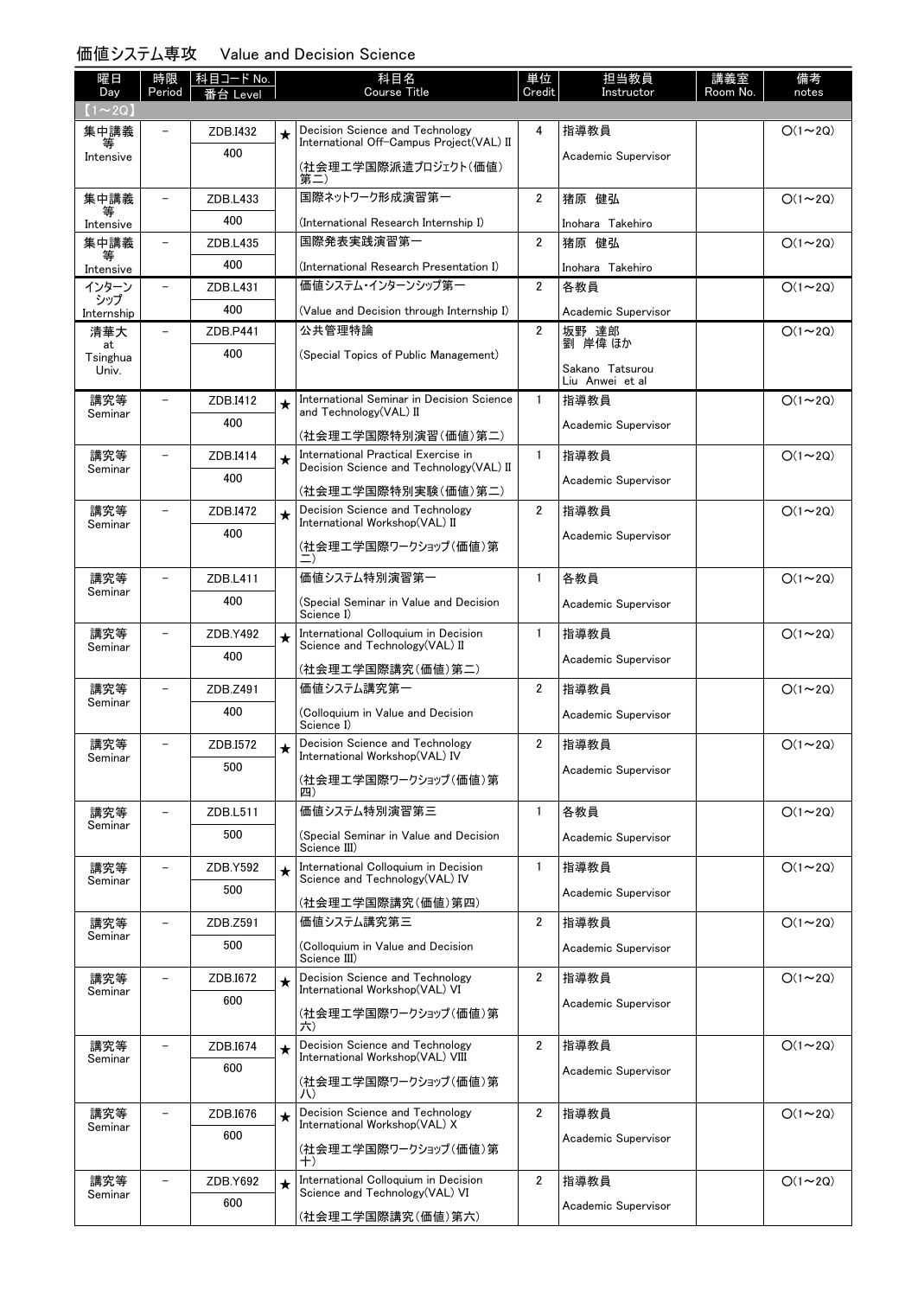#### 価値システム専攻 Value and Decision Science

| 躍日           | 時限      | 科目コード No. |         | 科目名                                                                       | 単位             | 担当教員                | 講義室      | 備考            |
|--------------|---------|-----------|---------|---------------------------------------------------------------------------|----------------|---------------------|----------|---------------|
| Day          | Period  | 番台 Level  |         | Course Title                                                              | Credit         | Instructor          | Room No. | notes         |
| $(1\sim 2Q)$ |         |           |         |                                                                           |                |                     |          |               |
| 講究等          |         | ZDB.Y694  | $\star$ | International Colloquium in Decision<br>Science and Technology (VAL) VIII | $\overline{2}$ | 指導教員                |          | $O(1\sim 2Q)$ |
| Seminar      |         | 600       |         | (社会理エ学国際講究(価値)第八)                                                         |                | Academic Supervisor |          |               |
| 講究等          |         | ZDB.Y696  | $\star$ | International Colloquium in Decision<br>Science and Technology(VAL) X     | $\overline{2}$ | 指導教員                |          | $O(1\sim 2Q)$ |
|              | Seminar | 600       |         | (社会理工学国際講究(価値)第十)                                                         |                | Academic Supervisor |          |               |
| 講究等          |         | ZDB.Z691  |         | 価値システム講究第五                                                                | $\overline{2}$ | 指導教員                |          | $O(1\sim 2Q)$ |
| Seminar      |         | 600       |         | (Colloquium in Value and Decision<br>Science V)                           |                | Academic Supervisor |          |               |
| 講究等          |         | ZDB.Z693  |         | 価値システム講究第七                                                                | $\overline{2}$ | 指導教員                |          | $O(1\sim 2Q)$ |
| Seminar      |         | 600       |         | (Colloquium in Value and Decision<br>Science VII)                         |                | Academic Supervisor |          |               |
| 講究等          |         | ZDB.Z695  |         | 価値システム講究第九                                                                | $\overline{2}$ | 指導教員                |          | $O(1\sim 2Q)$ |
| Seminar      |         | 600       |         | (Colloquium in Value and Decision<br>Science IX)                          |                | Academic Supervisor |          |               |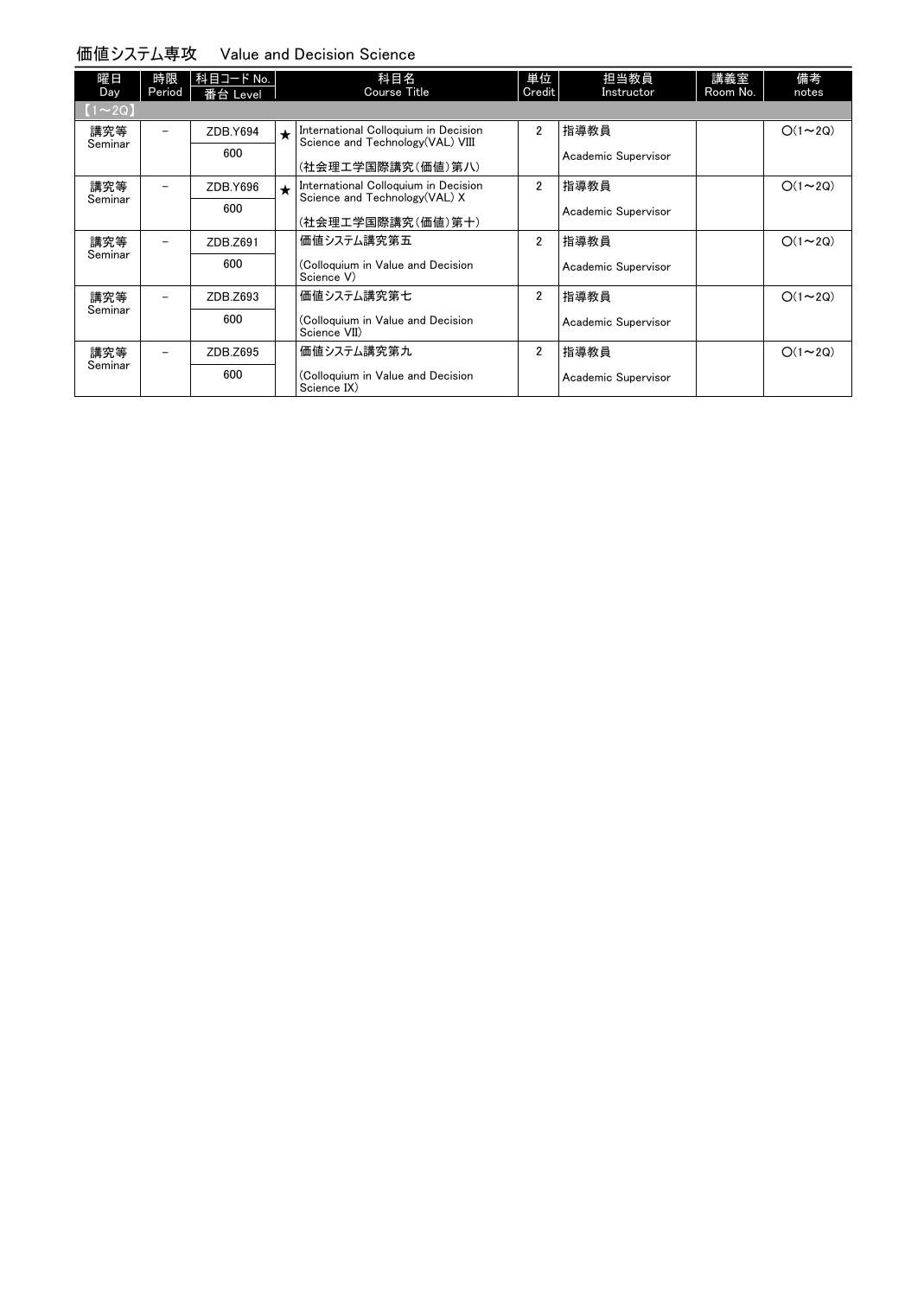### 経営工学専攻 Industrial Engineering and Management

| 曜日<br>Day      | 時限<br>Period | 科目コード No.<br>番台 Level |         | 科目名<br><b>Course Title</b>                                                | 単位<br>Credit            | 担当教員<br>Instructor  | 講義室<br>Room No. | 備考<br>notes    |
|----------------|--------------|-----------------------|---------|---------------------------------------------------------------------------|-------------------------|---------------------|-----------------|----------------|
| $(1\sim 2Q)$   |              |                       |         |                                                                           |                         |                     |                 |                |
| 未定<br>To be    |              | ZDC.Y597              | $\star$ | Decision Science and Technology<br>International Off-Campus Project(IE&M) | 4                       | 指導教員                |                 | $O(1\sim 2Q)$  |
| announced      |              | 500                   |         | П                                                                         |                         | Academic Supervisor |                 |                |
|                |              |                       |         | (社会理工学国際派遣プロジェクト(経営)<br>第二                                                |                         |                     |                 |                |
| 講究等<br>Seminar |              | ZDC.X492              | $\star$ | Decision Science and Technology<br>International Workshop(IE&M) II        | $\overline{2}$          | 指導教員                |                 | $O(1\sim 2Q)$  |
|                |              | 400                   |         | (社会理工学国際ワークショップ(経営)第                                                      |                         | Academic Supervisor |                 |                |
| 講究等<br>Seminar |              | ZDC.Y492              | $\star$ | International Colloquium in Decision<br>Science and Technology (IE&M) II  | $\mathbf{1}$            | 指導教員                |                 | $O(1\sim 2Q)$  |
|                |              | 400                   |         | (社会理工学国際講究(経営)第二)                                                         |                         | Academic Supervisor |                 |                |
| 講究等            |              | ZDC.Y494              | $\star$ | International Seminar in Decision Science                                 | $\mathbf{1}$            | 指導教員                |                 | $O(1\sim 2Q)$  |
| Seminar        |              | 400                   |         | and Technology(IE&M) II                                                   |                         | Academic Supervisor |                 |                |
| 講究等            |              | ZDC.Y496              |         | (社会理工学国際特別演習(経営)第二)<br>International Practical Exercise in                | $\mathbf{1}$            | 指導教員                |                 | $O(1\sim 2Q)$  |
| Seminar        |              | 400                   | $\star$ | Decision Science and Technology (IE&M)<br>П                               |                         |                     |                 |                |
|                |              |                       |         | (社会理工学国際特別実験(経営)第二)                                                       |                         | Academic Supervisor |                 |                |
| 講究等            |              | ZDC.Z491              |         | 経営工学講究第一                                                                  | $\mathbf{1}$            | 指導教員                |                 | $O(1\sim 2Q)$  |
| Seminar        |              | 400                   |         | (Colloquium in Industrial Engineering and                                 |                         | Academic Supervisor |                 |                |
|                |              |                       |         | Management I)                                                             |                         |                     |                 |                |
| 講究等<br>Seminar |              | ZDC.X592<br>500       | $\star$ | Decision Science and Technology<br>International Workshop(IE&M) IV        | $\overline{2}$          | 指導教員                |                 | $O(1\sim 2Q)$  |
|                |              |                       |         | (社会理工学国際ワークショップ(経営)第<br>四)                                                |                         | Academic Supervisor |                 |                |
| 講究等<br>Seminar |              | ZDC.Y592              | $\star$ | International Colloquium in Decision<br>Science and Technology (IE&M) IV  | $\mathbf{1}$            | 指導教員                |                 | $O(1\sim 2Q)$  |
|                |              | 500                   |         | (社会理工学国際講究(経営)第四)                                                         |                         | Academic Supervisor |                 |                |
| 講究等            |              | ZDC.Z591              |         | 経営工学講究第三                                                                  | $\mathbf{1}$            | 指導教員                |                 | $O(1\sim 2Q)$  |
| Seminar        |              | 500                   |         | (Colloquium in Industrial Engineering and                                 |                         | Academic Supervisor |                 |                |
| 講究等            |              | ZDC.X692              |         | Management III)<br>Decision Science and Technology                        | $\overline{2}$          | 指導教員                |                 | $O(1\sim 2Q)$  |
| Seminar        |              | 600                   | $\star$ | International Workshop(IE&M) VI                                           |                         | Academic Supervisor |                 |                |
|                |              |                       |         | (社会理工学国際ワークショップ(経営)第<br>六)                                                |                         |                     |                 |                |
| 講究等<br>Seminar |              | ZDC.X694              |         | Decision Science and Technology<br>International Workshop(IE&M) VIII      | $2^{\circ}$             | 指導教員                |                 | $O(1\sim 2Q)$  |
|                |              | 600                   |         | (社会理工学国際ワークショップ(経営)第<br>JV)                                               |                         | Academic Supervisor |                 |                |
| 講究等            |              | ZDC.X696              | $\star$ | Decision Science and Technology<br>International Workshop(IE&M) X         | $\overline{2}$          | 指導教員                |                 | $O(1\sim 2Q)$  |
| Seminar        |              | 600                   |         | (社会理工学国際ワークショップ(経営)第                                                      |                         | Academic Supervisor |                 |                |
|                |              |                       |         | $^{+)}$                                                                   |                         |                     |                 |                |
| 講究等<br>Seminar |              | ZDC.Y692              | $\star$ | International Colloquium in Decision<br>Science and Technology(IE&M) VI   | $\overline{\mathbf{2}}$ | 指導教員                |                 | $O(1\sim 2Q)$  |
|                |              | 600                   |         | (社会理工学国際講究(経営)第六)                                                         |                         | Academic Supervisor |                 |                |
| 講究等            |              | ZDC.Y694              | $\star$ | International Colloquium in Decision                                      | $\overline{\mathbf{2}}$ | 指導教員                |                 | $O(1\sim 2Q)$  |
| Seminar        |              | 600                   |         | Science and Technology(IE&M) VIII<br>(社会理工学国際講究(経営)第八)                    |                         | Academic Supervisor |                 |                |
| 講究等            |              | ZDC.Y696              | $\star$ | International Colloquium in Decision                                      | $\overline{\mathbf{2}}$ | 指導教員                |                 | $O(1 \sim 2Q)$ |
| Seminar        |              | 600                   |         | Science and Technology(IE&M) X                                            |                         | Academic Supervisor |                 |                |
|                |              |                       |         | (社会理工学国際講究(経営)第十)                                                         |                         |                     |                 |                |
| 講究等<br>Seminar |              | ZDC.Z691              |         | 経営工学講究第五                                                                  | $\overline{\mathbf{2}}$ | 指導教員                |                 | $O(1\sim 2Q)$  |
|                |              | 600                   |         | (Colloquium in Industrial Engineering and<br>Management V)                |                         | Academic Supervisor |                 |                |
| 講究等<br>Seminar |              | ZDC.Z693              |         | 経営工学講究第七                                                                  | $\overline{\mathbf{2}}$ | 指導教員                |                 | $O(1\sim 2Q)$  |
|                |              | 600                   |         | (Colloquium in Industrial Engineering and<br>Management VII)              |                         | Academic Supervisor |                 |                |
| 講究等            |              | ZDC.Z695              |         | 経営工学講究第九                                                                  | $\overline{\mathbf{2}}$ | 指導教員                |                 | $O(1 \sim 2Q)$ |
| Seminar        |              | 600                   |         | (Colloquium in Industrial Engineering and<br>Management IX)               |                         | Academic Supervisor |                 |                |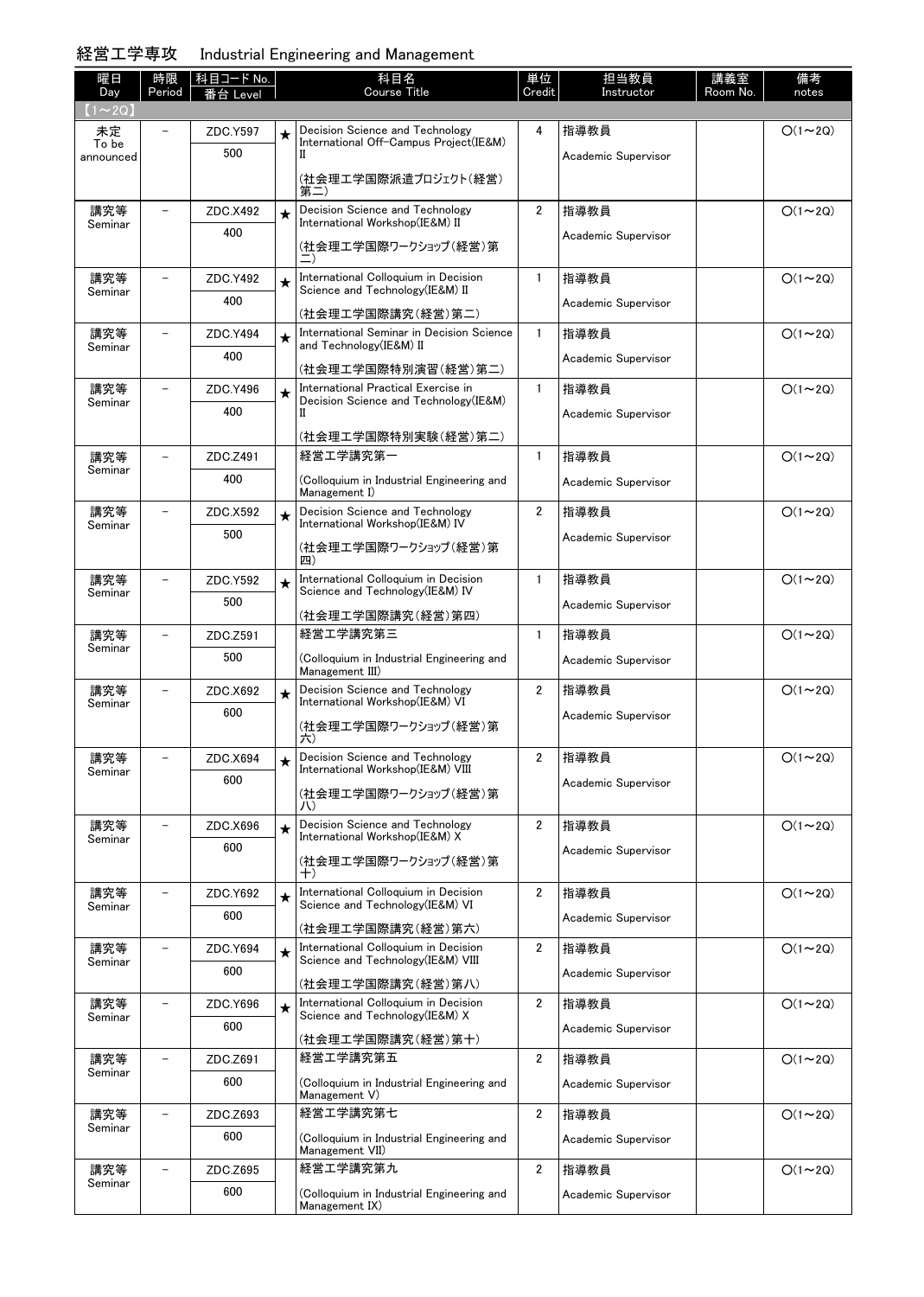# 社会工学専攻 Social Engineering

| 曜日<br><b>Day</b>   | 時限<br>Period             | 科目コード No.<br>番台 Level |         | 科目名<br><b>Course Title</b>                                              | 単位<br>Credit   | 担当教員<br>Instructor  | 講義室<br>Room No. | 備考<br>notes   |
|--------------------|--------------------------|-----------------------|---------|-------------------------------------------------------------------------|----------------|---------------------|-----------------|---------------|
| $(1\sim 2Q)$       |                          |                       |         |                                                                         |                |                     |                 |               |
| 未定<br>To be        |                          | ZDD.A411              |         | 社会工学特別講義第一                                                              | $\overline{2}$ | 各教員                 |                 | $O(1\sim 2Q)$ |
| announced          |                          | 400                   |         | (Special Seminar in Social Engineering I)                               |                | Academic Supervisor |                 |               |
| 未定<br>To be        |                          | ZDD.A413              |         | 社会工学特別講義第三                                                              | $\overline{2}$ | 各教員                 |                 | $O(1\sim 2Q)$ |
| announced          |                          | 400                   |         | (Special Seminar in Social Engineering III)                             |                | Academic Supervisor |                 |               |
| 未定<br>To be        |                          | ZDD.A431              |         | 社会工学特別研究第一                                                              | $\mathbf{1}$   | 各教員                 |                 | $O(1\sim 2Q)$ |
| announced          |                          | 400                   |         | (Studies on Special Topics I)                                           |                | Academic Supervisor |                 |               |
| 未定<br>To be        |                          | ZDD.E481              |         | 社会工学派遣プロジェクト(制度設計理論)<br>第一                                              | 4              | 各教員                 |                 | $O(1\sim 2Q)$ |
| announced          |                          | 400                   |         |                                                                         |                | Academic Supervisor |                 |               |
|                    |                          |                       |         | (Social Engineering Off-Campus Project<br>(Economics) 1)                |                |                     |                 |               |
| 未定                 |                          | ZDD.I482              | $\star$ | Decision Science and Technology                                         | 4              | 指導教員                |                 | $O(1\sim 2Q)$ |
| To be<br>announced |                          | 400                   |         | International Off-Campus Project(SOC) II                                |                | Academic Supervisor |                 |               |
|                    |                          |                       |         | (社会理工学国際派遣プロジェクト(社工)<br>第二)                                             |                |                     |                 |               |
| 未定                 |                          | ZDD.A531              |         | 社会工学特別研究第三                                                              | $\mathbf{1}$   | 各教員                 |                 | $O(1\sim 2Q)$ |
| To be<br>announced |                          | 500                   |         | (Studies on Special Topics I)                                           |                | Academic Supervisor |                 |               |
| 未定                 |                          | ZDD.E601              |         | ワークインプログレスセミナー(制度設計理                                                    | $\mathbf{1}$   | 各教員                 |                 | $O(1\sim 2Q)$ |
| To be<br>announced |                          | 600                   |         | 論)第五                                                                    |                | Academic Supervisor |                 |               |
|                    |                          |                       |         | (Work-in progress seminar (economics) V)                                |                |                     |                 |               |
| 未定<br>To be        |                          | ZDD.E603              |         | ワークインプログレスセミナー(制度設計理<br>論)第七                                            | $\mathbf{1}$   | 各教員                 |                 | $O(1\sim 2Q)$ |
| announced          |                          | 600                   |         | (Work-in progress seminar (economics)                                   |                | Academic Supervisor |                 |               |
|                    |                          |                       |         | VII                                                                     |                |                     |                 |               |
| 未定                 |                          | ZDD.E605              |         | ワークインプログレスセミナー(制度設計理<br>論)第九                                            | $\mathbf{1}$   | 各教員                 |                 | $O(1\sim 2Q)$ |
| To be<br>announced |                          | 600                   |         |                                                                         |                | Academic Supervisor |                 |               |
|                    |                          |                       |         | (Work-in progress seminar (economics) IX)<br>プランニングアドミニストレーションA         | $\mathbf{1}$   |                     |                 |               |
| 未定<br>To be        |                          | ZDD.S601              |         |                                                                         |                | 各教員                 |                 | $O(1\sim 2Q)$ |
| announced          |                          | 600                   |         | (Planning Administration A)                                             |                | Academic Supervisor |                 |               |
| 清華大<br>at          | $\overline{\phantom{0}}$ | ZDB.P441              |         | 公共管理特論                                                                  | $\overline{2}$ | 坂野 達郎<br>劉 岸偉 ほか    |                 | $O(1\sim 2Q)$ |
| Tsinghua<br>Univ.  |                          | 400                   |         | (Special Topics of Public Management)                                   |                | Sakano Tatsurou     |                 |               |
|                    |                          |                       |         |                                                                         |                | Liu Anwei et al     |                 |               |
| 講究等<br>Seminar     | $\overline{\phantom{0}}$ | ZDD.I412              | $\star$ | International Seminar in Decision Science<br>and Technology(SOC) II     | $\mathbf{1}$   | 指導教員                |                 | $O(1\sim 2Q)$ |
|                    |                          | 400                   |         | (社会理工学国際特別演習(社工)第二)                                                     |                | Academic Supervisor |                 |               |
| 講究等                | $\overline{a}$           | ZDD.I442              | $\star$ | Decision Science and Technology                                         | $\overline{2}$ | 指導教員                |                 | $O(1\sim 2Q)$ |
| Seminar            |                          | 400                   |         | International Workshop(SOC) II                                          |                | Academic Supervisor |                 |               |
|                    |                          |                       |         | (社会理工学国際ワークショップ(社工)第                                                    |                |                     |                 |               |
| 講究等                |                          | ZDD.I452              | $\star$ | International Practical Exercise in                                     | $\mathbf{1}$   | 指導教員                |                 | $O(1\sim 2Q)$ |
| Seminar            |                          | 400                   |         | Decision Science and Technology (SOC) II                                |                |                     |                 |               |
|                    |                          |                       |         | (社会理工学国際特別実験(社工)第二)                                                     |                | Academic Supervisor |                 |               |
| 講究等                |                          | ZDD.Y492              | $\star$ | International Colloquium in Decision<br>Science and Technology(SOC) II  | $\mathbf{1}$   | 指導教員                |                 | $O(1\sim 2Q)$ |
| Seminar            |                          | 400                   |         |                                                                         |                | Academic Supervisor |                 |               |
| 講究等                |                          | ZDD.Z491              |         | (社会理工学国際講究(社工)第二)<br>社会工学講究第一                                           | $\overline{2}$ | 指導教員                |                 | $O(1\sim 2Q)$ |
| Seminar            |                          | 400                   |         |                                                                         |                |                     |                 |               |
|                    | $\overline{\phantom{0}}$ |                       |         | (Seminar in Social Engineering I)<br>Decision Science and Technology    | $\overline{2}$ | Academic Supervisor |                 | $O(1\sim 2Q)$ |
| 講究等<br>Seminar     |                          | ZDD.I542<br>500       | $\star$ | International Workshop(SOC) IV                                          |                | 指導教員                |                 |               |
|                    |                          |                       |         | (社会理工学国際ワークショップ(社工)第                                                    |                | Academic Supervisor |                 |               |
|                    |                          |                       |         | 四)                                                                      |                |                     |                 |               |
| 講究等<br>Seminar     |                          | ZDD.Y592              | $\star$ | International Colloquium in Decision<br>Science and Technology (SOC) IV | $\mathbf{1}$   | 指導教員                |                 | $O(1\sim 2Q)$ |
|                    |                          | 500                   |         | (社会理工学国際講究(社工)第四)                                                       |                | Academic Supervisor |                 |               |
| 講究等                |                          | ZDD.Z591              |         | 社会工学講究第三                                                                | $\overline{2}$ | 指導教員                |                 | $O(1\sim 2Q)$ |
| Seminar            |                          | 500                   |         | (Seminar in Social Engineering III)                                     |                | Academic Supervisor |                 |               |
| 講究等                |                          | ZDD.I642              | $\star$ | Decision Science and Technology                                         | $\overline{2}$ | 指導教員                |                 | $O(1\sim 2Q)$ |
| Seminar            |                          | 600                   |         | International Workshop(SOC) VI                                          |                | Academic Supervisor |                 |               |
|                    |                          |                       |         | (社会理工学国際ワークショップ(社工)第<br>六)                                              |                |                     |                 |               |